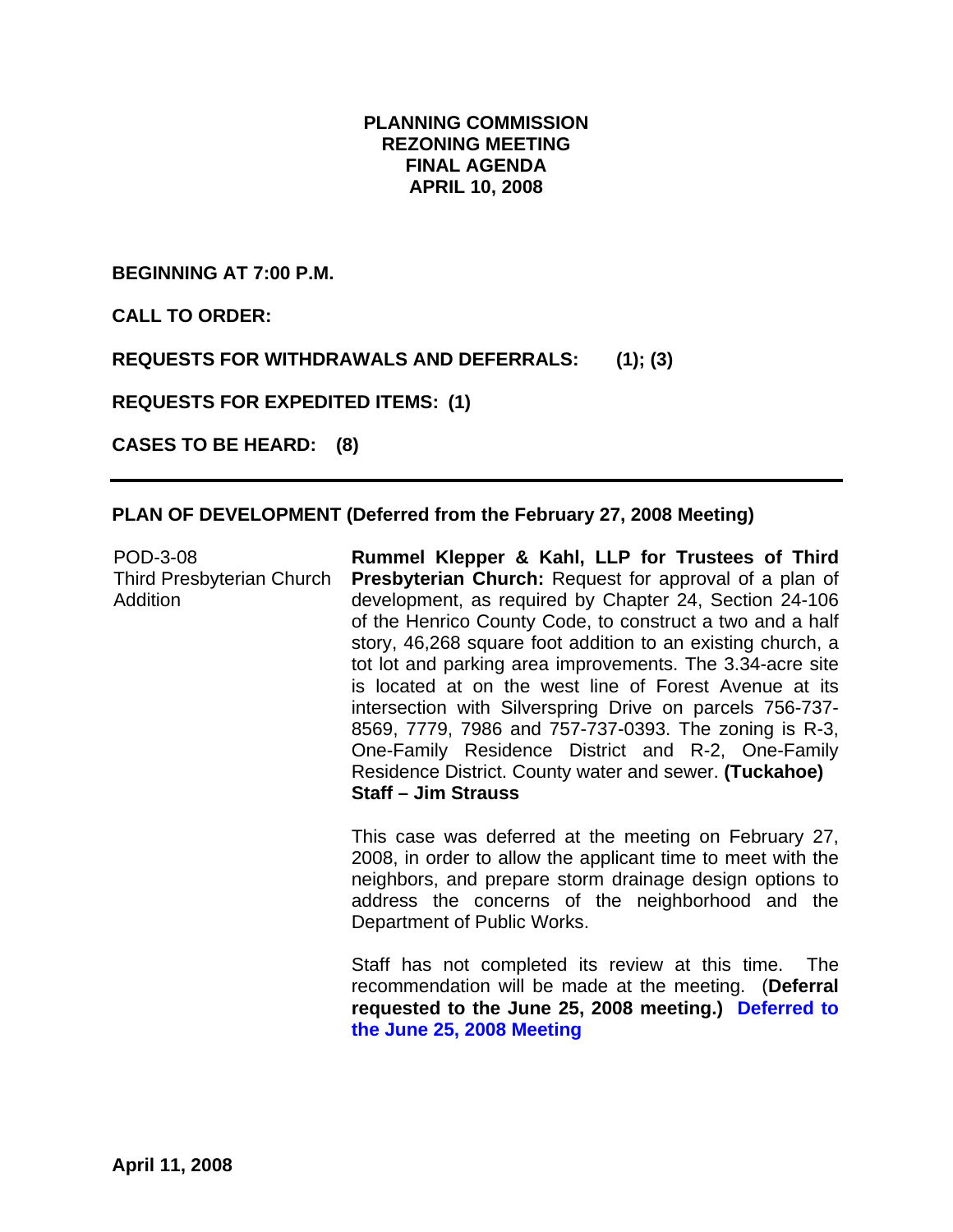#### **BROOKLAND:**

**C-10C-08 Glenn R. Moore for J & L Associates, LLC and McDonald's Corporation:** Request to rezone from R-4 One-Family Residence District to B-3C Business District (Conditional), Parcels 767-747-1789 and 767-747-0666 and part of Parcel 766-747-9382, located at the southwest intersection of Deep Run and Fountain Avenues, on the east line of Fountain Avenue approximately 100 feet south of Deep Run Avenue, and on the west line of Fountain Avenue at its southern terminus in the West Broad Street Village subdivision. The applicants propose expansion of existing adjacent businesses (West Broad Hyundai and McDonald's Restaurant). The uses will be controlled by zoning ordinance regulations and proffered conditions. The Land Use Plan recommends Urban Residential, 3.4 to 6.8 units net density per acre. **Staff – Ben Sehl Recommended for Approval**

**C-11C-08 Rastek Construction & Development Corporation:** Request to amend proffered conditions accepted with Rezoning Case C-59C-87, on Parcel 772-752-0526, located approximately 456 feet east of Staples Mill Road (U. S. Route 33), approximately 330 feet north of Wistar Road, and approximately 215 feet west of Kimway Drive. The applicant proposes to amend Proffer 1 related to use restrictions to allow automobile/truck tires and parts sales and service; and plumbing, electrical and heating shops, and amend Proffer #9 to further restrict hours of operation. The existing zoning is M-1C Light Industrial District (Conditional). The Land Use Plan recommends Light Industry. **Staff – Roy Props Recommended for Approval**

#### **VARINA:**

**C-53C-07 Andrew M. Condlin for The Terry Companies Six, LLC:** Request to conditionally rezone from A-1 Agricultural District to RTHC Townhouse District (Conditional), Parcels 829-725-8000, 829-726-7956, 829-725-2031, 829-725-9496, 829- 726-6419, 830-724-1497, 829-725-6657, 829-725-2590 and 828-724-9181. The 46.8 acre site is located between the north line of N. Airport Drive, the east and south lines of N. Washington Street, and the southern terminus of Delbert Drive. The applicant proposes a maximum of one hundred sixty (160) semi-detached condominium units, a density of 3.42 units per acre. The RTH District allows a maximum gross density of 9 units per acre. The use will be controlled by zoning ordinance regulations and proffered conditions. The Land Use Plan recommends Suburban Residential 1, 1.0 to 2.4 units net density per acre. The site is in the Airport Safety Overlay District. **Staff – Livingston Lewis (Deferral requested to the May 15, 2008 Meeting) Deferred to the May 15, 2008 Meeting** 

**C-12-08 Lakeridge Builders L.L.C.:** Request to rezone from R-5 General Residence District to R-2A One-Family Residence District, Parcels 815-724-4963 and 815-724-8094, containing 0.657 acre, located on the east line of Pleasant Street approximately 390 feet north of Yates Lane and at the southwest intersection of Emerson and Jefferson Streets. The applicant proposes to develop a single-family residential subdivision in conjunction with adjacent property. The use will be controlled by zoning ordinance regulations. The R-2A District allows a minimum lot size of 13,500 square feet and a maximum gross density of 3.23 units per acre. The Land Use Plan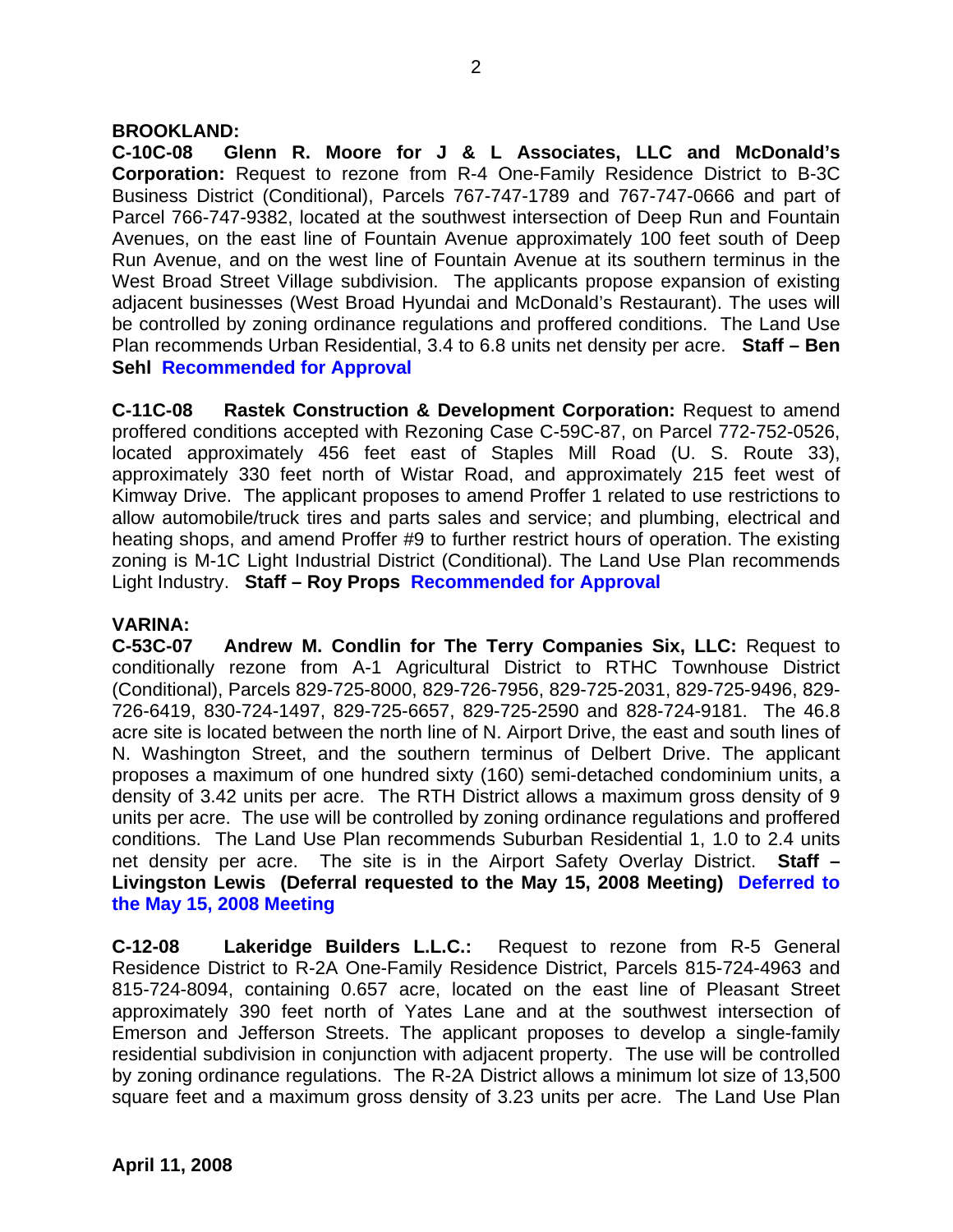recommends Suburban Residential 2, 2.4 to 3.4 units net density per acre. The site is in the Airport Safety Overlay District. **Staff – Roy Props Recommended for Approval**

# **FAIRFIELD:**

**C-14C-08 Marion Cake for Elderhomes Corporation:** Request to conditionally rezone from B-2 Business District to R-3C One-Family Residence District (Conditional), Parcel 814-725-2886, containing 1.94 acres, located approximately 230 feet north of Nine Mile Road (State Route 33) and 175 feet west of Bayard Road at the western terminus of Chuck Road (unimproved). The applicant proposes a single-family residential subdivision with a maximum of four (4) dwellings. The use will be controlled by zoning ordinance regulations and proffered conditions. The R-3 District allows a minimum lot size of 11,000 square feet and a gross density of 3.96 units per acre. The Land Use Plan recommends Suburban Residential 2, 2.4 to 3.4 units net density per acre and Commercial Concentration. The site is in the Airport Safety Overlay District and the Enterprise Zone. **Staff – Livingston Lewis Recommended for Approval**

**C-15-08 Dan Caskie for Barrington Investors Ltd:** Request to rezone from R-5AC General Residence District (Conditional) to C-1 Conservation District, part of Parcel 799-732-4991, containing approximately 2.70 acres, located generally along the 100 year floodplain between the east line of the Chesapeake and Ohio Railroad and the west line of Barrington Road at its intersection with Yeadon Road. The applicant proposes a conservation area. The use will be controlled by zoning ordinance regulations. The Land Use Plan recommends Environmental Protection Area and Suburban Residential 2, 2.4 to 3.4 units net density per acre. **Staff – David Conmy (Expedited agenda requested) Recommended for Approval**

# **THREE CHOPT:**

# *Deferred from the January 10, 2008 Meeting.*

**C-43C-07 Gibson Wright for John W. Gibbs, Jr.:** Request to conditionally rezone from R-2AC One-Family Residence District (Conditional) to R-3C One-Family Residence District (Conditional), Parcels 739-774-2569, -3462, -4084, -4463, -4995, - 5364, -5381, -7061, -7096, -7170, -7178, -7187, 739-775-6818, and -6905, containing approximately 6.77 acres, located on the southeast line of Nuckols Road at its intersection with Lower Wyndham Court. The applicant proposes a single-family residential subdivision to construct 13 homes as part of the Grey Oaks development which has a proffered aggregate maximum density of 1.8 units per acre. The R-3 District allows a minimum lot size of 11,000 square feet and a maximum gross density of 3.96 units per acre. The use will be controlled by zoning ordinance regulations and proffered conditions. The Land Use Plan recommends Suburban Residential 1, 1.0 to 2.4 units net density per acre, and Environmental Protection Area. **Staff – Livingston Lewis (Withdrawn by Applicant) Withdrawn by Applicant**

# *Deferred from the February 14, 2008 Meeting.*

**C-7C-07 Andrew M. Condlin for Farmer Properties, Inc.:** Request to conditionally rezone from A-1 Agricultural District to RTHC Residential Townhouse District (Conditional), Parcel 747-773-6860, containing 5.204 acres, located on the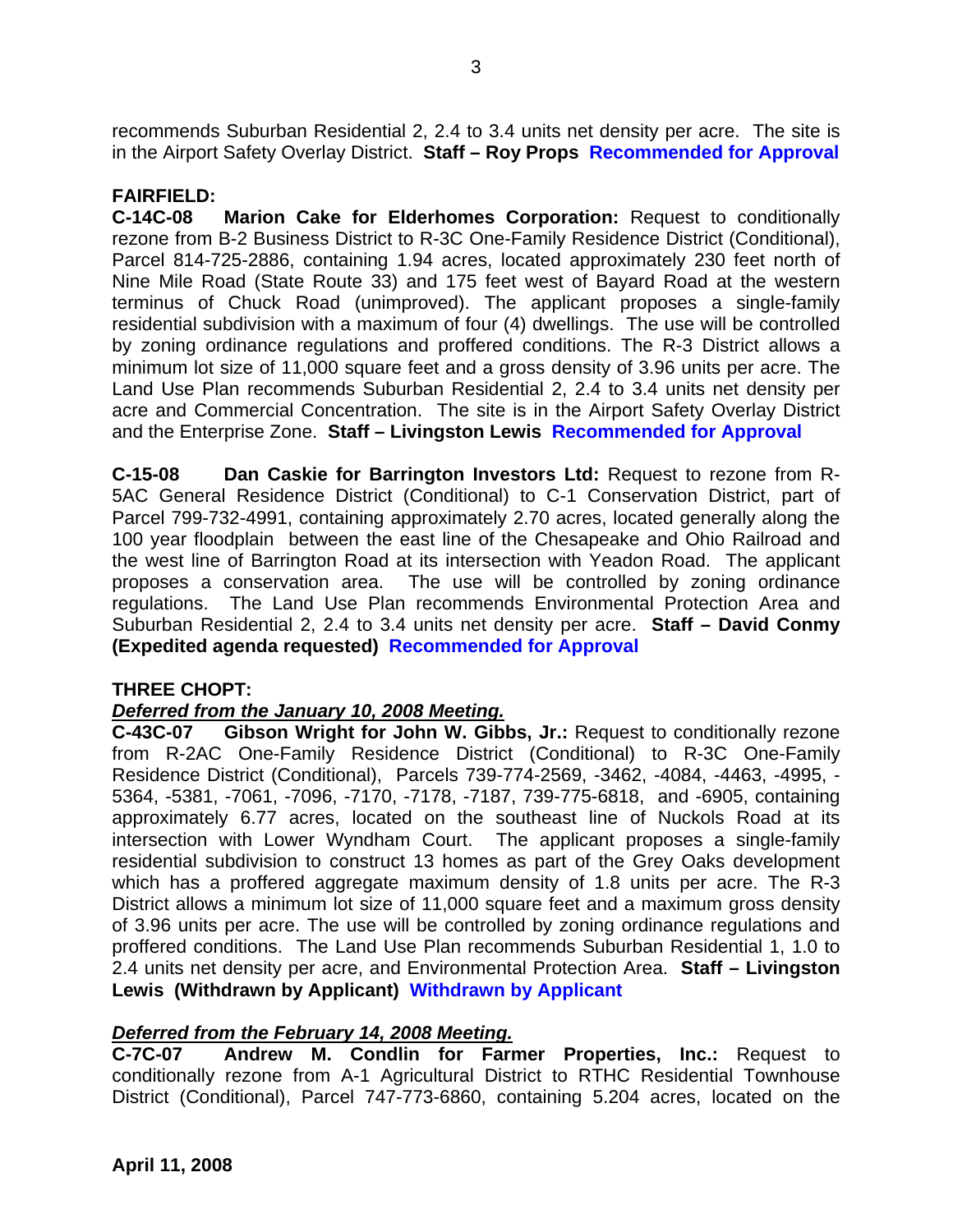southeast line of Twin Hickory Road, approximately 800 feet northeast of Nuckols Road. The applicant proposes a residential townhouse development with a maximum of 28 units. The RTH District allows a maximum density of 9 units per acre. The use will be controlled by zoning ordinance regulations and proffered conditions. The Land Use Plan recommends Urban Residential, 3.4 to 6.8 units per acre. **Staff – Livingston Lewis (Deferral requested to the June 12, 2008 Meeting) Deferred to the June 12, 2008 Meeting** 

### *Deferred from the March 13, 2008 Meeting.*

**C-8C-08 Caroline L. Nadal for Pavilion Development Company:** Request to amend proffered conditions accepted with Rezoning Case C-3C-98, on part of Parcel 739-763-7259, located on the west line of Pouncey Tract Road (State Route 271) approximately 485 feet south of Interstate 64. The applicant proposes to amend Proffers 1, 3, and 11 related to conceptual plan, permitted uses, and orientation of loading doors to permit a retail tire sales and service facility. The applicant also proposes to delete Proffer 12 pertaining to restrictions regarding traffic generation and add new proffers pertaining to landscaping and outdoor storage. The existing zoning is M-1C Light Industrial District (Conditional). The Land Use Plan recommends Mixed Use. The site is in the West Broad Street Overlay District. **Staff – Ben Sehl Recommended for Approval**

#### **TUCKAHOE:**

**C-16C-08 Ronald W. Vaughan:** Request to amend proffered conditions accepted with Rezoning Case C-25C-92, on Parcel 745-745-3910, located between the northeast line of Cherrywood Drive and the northwest intersection of Clearwood and Gayton Roads. The applicant proposes to amend Proffer 4 pertaining to the landscape buffer adjacent to the Ednam Forest subdivision and Cherrywood Drive. The existing zoning is O-2C Office District (Conditional). The Land Use Plan recommends Suburban Residential 1, 1.0 to 2.4 units net density per acre. **Staff – Livingston Lewis Recommended for Approval**

**C-17C-08 Bay Design Group, P.D. for Thomas B. Porterfield:** Request to amend proffered conditions accepted with Rezoning Case C-17C-91, on Parcel 745-742-4101, located at the northeast intersection of Patterson Avenue (State Route 6) and Gaskins Road (State Route 157). The applicant proposes to amend proffers pertaining to permitted uses and floor area limitation and add new proffers pertaining to a conceptual plan and architectural treatment to permit the expansion of an existing convenience store. The existing zoning is B-2C Business District (Conditional). The Land Use Plan recommends Commercial Concentration. **Staff – Ben Sehl Recommended for Approval** 

**AMENDMENT TO THE MAJOR THOROUGHFARE PLAN: MTP-1-08** Proposed Deletion of a Segment of Concept Road W-3 between Rasmussen Drive Extended and White Oak Road. **Staff – Seth Humphreys Recommended for Approval**